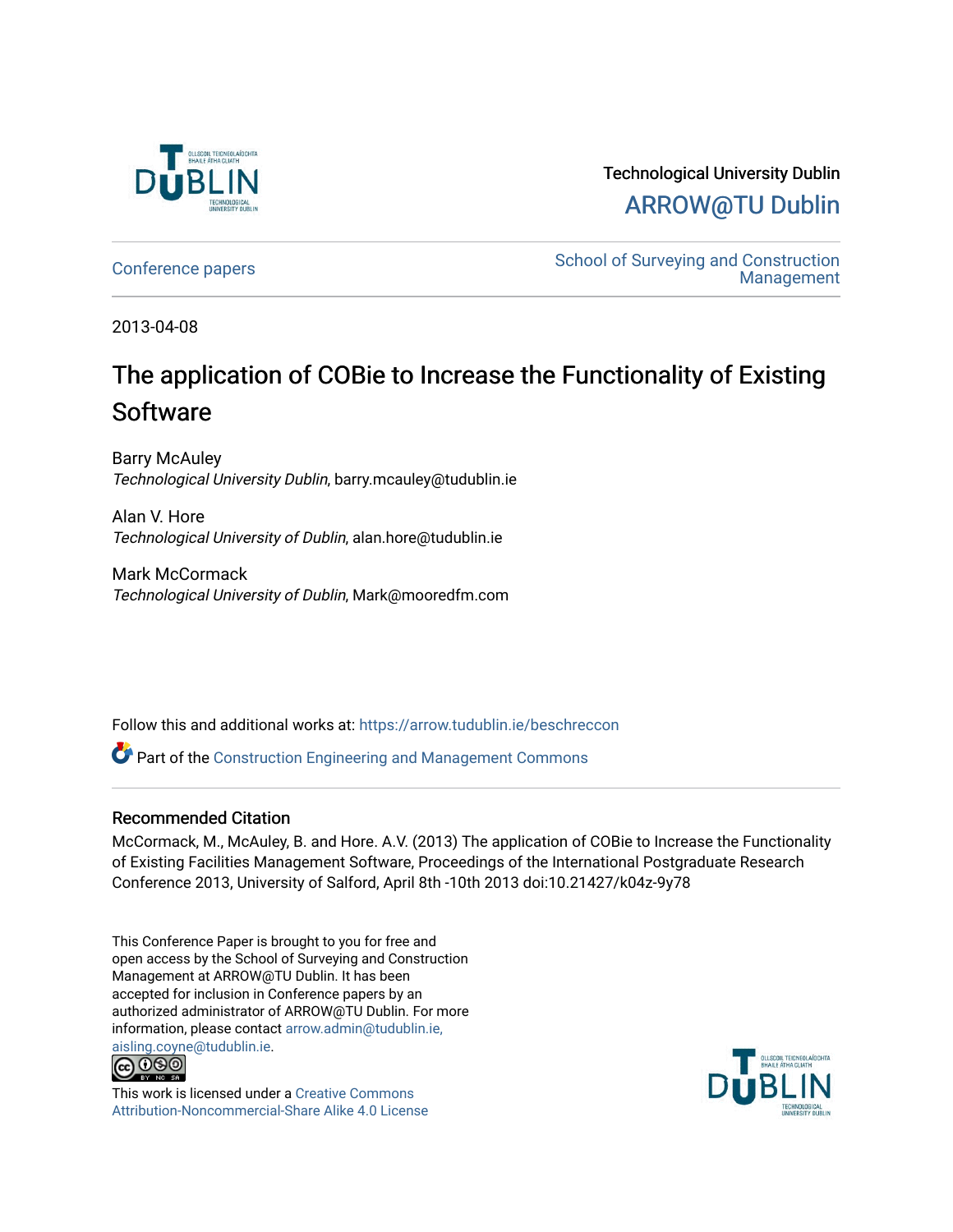# **The application of COBie to Increase the Functionality of Existing Facilities Management Software**

*1* Mark McCormick, *<sup>2</sup>* Barry McAuley and *<sup>3</sup>* Alan Hore

*<sup>1</sup> Moore DFM Limited, Zion Court, Zion Road, Rathgar, Dublin 6, Ireland 2& 3 School of Real Estate and Economics, Dublin Institute of Technology, Bolton street, Dublin 1, Ireland*

Mark@mooredfm.com

#### **Abstract**

Building Information Modelling (BIM) can provide a focus on collaboration between the designers, constructors and facility management (FM) personnel leading to major efficiencies in the operational and maintenance phase of a building. The information within a model can be extracted at various stages throughout the project life cycle using the Construction-Operation Building Information Exchange (COBie) schema that provides an open framework for the exchange and delivery of construction handover information. However, it is then up to the FM software companies to take the information and display it in a user friendly way. The authors have set about enhancing an established FM software package, which more efficiently transfers the equivalent of multiple documents. This gives the user a front end view of all of the information that has been captured over the construction period, resulting in the FM having all of the information available at their fingertips in a visualized database, which greatly assist the operational maintenance of built assets.

#### **Keywords**

Building Information Modelling, COBie, Facilities Management.

#### **Introduction**

Today, most contracts require the handover of paper documents containing equipment lists, product data sheets, warranties, spare part lists, preventive maintenance schedules, and other information. This information is essential to support the operations, maintenance, and the management of the facilities assets by the owner and/or property manager (East, 2012). Operating and maintaining high performance buildings requires a sophisticated organization with careful preparation and planning, requiring a well-managed project delivery system that can cater with complex business processes and an expert operation and maintenance (O&M) team (Ruiz, 2010).

The challenge for the future is to optimize FM and to find solutions for supportive tools to help FMs operate and maintain their buildings more efficiently by including user behavior in the building process (Sabol, 2008). The same author further explains that FMs are continually faced with the challenge of improving and standardising the quality of the information they have at their disposal, both to meet day to day operational needs and to provide senior management with reliable data for organisational management and planning. In order for the FM process to advance and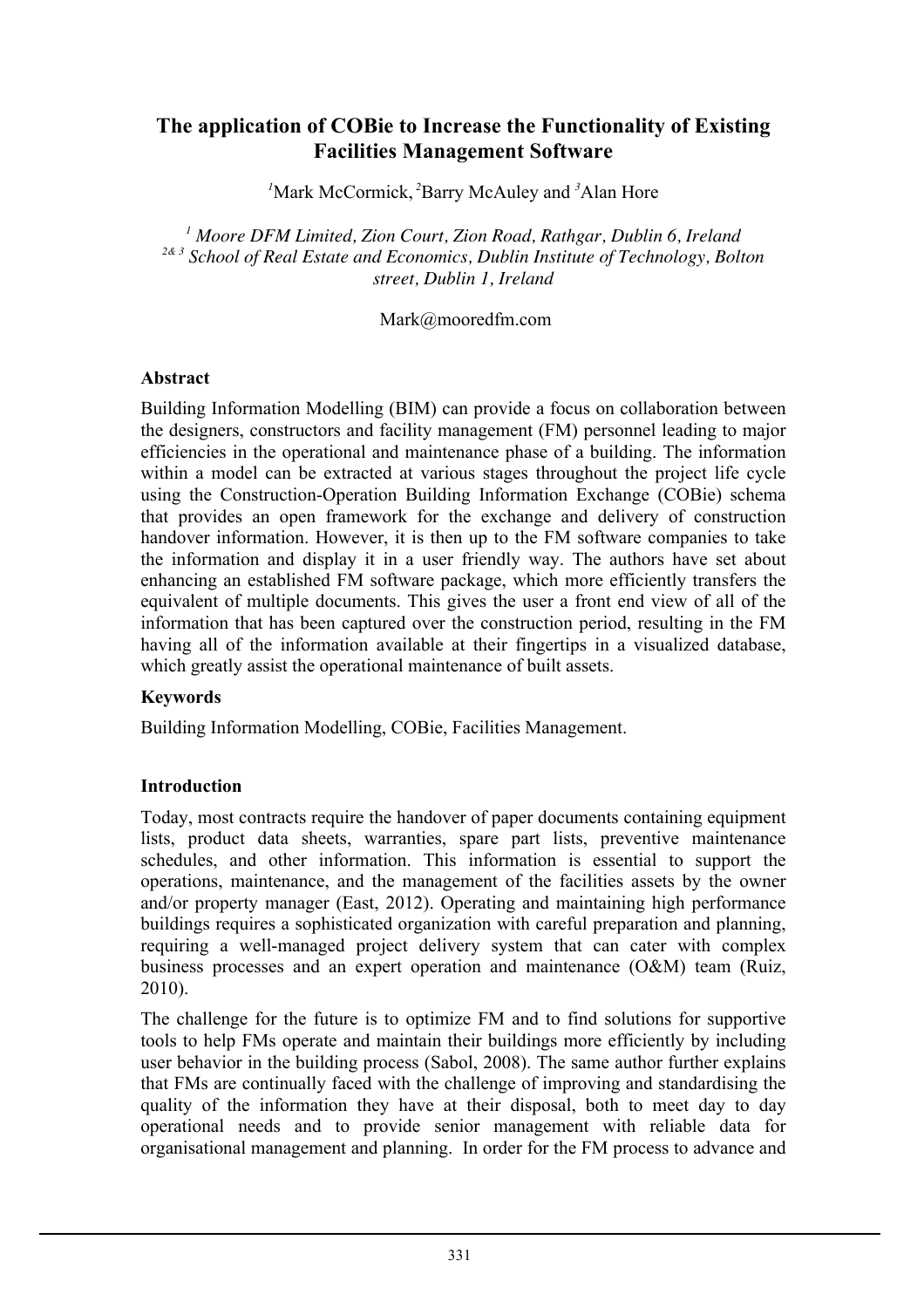meet day to day operational needs it is essentially that a more efficient method of generating and managing building data during the life cycle of the building is explored. This process is now more possible with the increased sophistication of BIM tools, which has the ability to offer a new level of functionality for the management of buildings and the physical assets within them. BIM tools have matured to provide a unified digital repository of all building components, and as a full 3D model it is capable of displaying views with a clarity that typically eludes users not schooled in interpreting standard 2D building drawings (Sabol, 2008).

The BIM model retains information such that is invaluable in the operational and maintenance phase of a building, as today most contracts require the handover of paper documents containing equipment lists, product data sheets, warranties, spare part lists, preventive maintenance schedules, and other information which the BIM model contains routinely as rich data. This information can be then extracted from the model using the COBie schema, which provides an open framework for the exchange and delivery of construction handover information. The purpose of this paper is to outline how an established FM software product can be enhanced by integrating BIM and COBie data, thereby displaying the information in a more user friendly way for FMs.

## **Methodology**

The methodology involved action research combining theory and practice through change and reflection in an immediate problematic situation, within a mutually acceptable ethical framework. Action research is an iterative process involving researchers and practitioners acting together on a particular cycle of activities, including problem diagnosis, action intervention, and reflective learning (Avison et al., 1999). At the time of completing this paper the software was under review and validation and may undergo further improvements as a result of feedback from users in the field of FM.

# **Types of Building Information**

For large construction projects, an extensive amount of information must be included in the handover file. The building documentation is usually compiled by the main contractor on the project. The Project Supervisor Design Process (PSDP) is the person who has to handover the safety file. The main contractor usually includes this in their handover file. The clients' requirements will depend on the level of detail that must be incorporated in the file. The clients, who have a hands-on approach and are involved in the project, will normally require a more detailed file at the end of the project. The type of information that is ordinarily associated with project information is as follows:

- Design Team Documentation;
- Building Structure;
- Fabrics & Finishes and
- Mechanical & Electrical Services:

The quantity of information that is required in the O&M file can be quite extensive. With this large amount of information it is easy to omit or misplace documentation. It is difficult to get every discipline to include all information associated with their system. For this reason, the main contactors and PSDP are outsourcing the compilation of these files to specialist contractors. These specialists have developed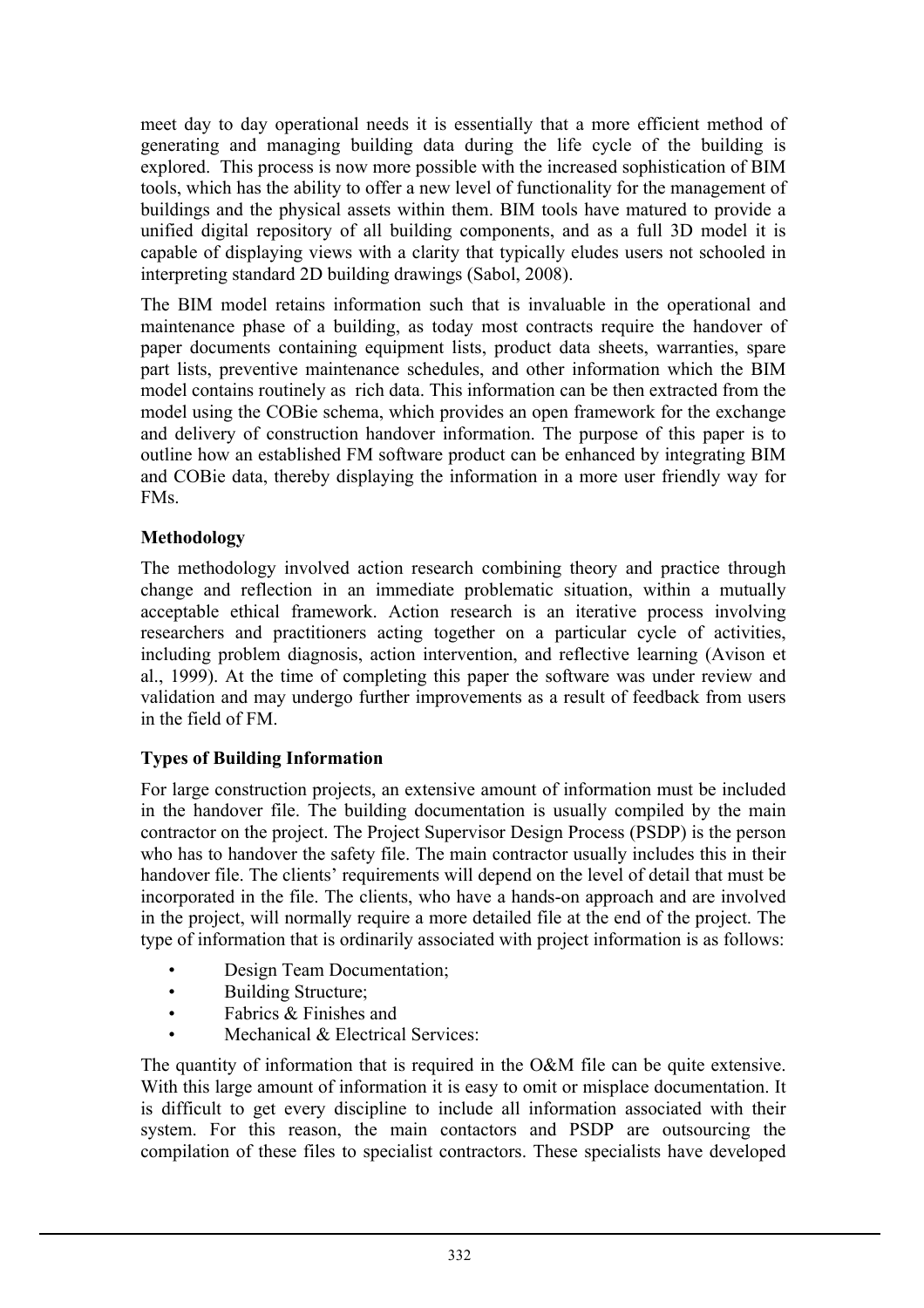software to use to compile the files. A problem that these specialist contractors face is to ensure that all of the information is contained within the file. The reason for this is that the specialist contractor compiling the files are not involved in the actual design or construction of the project, and, are usually brought onto the project near the end. This means that they are reliant on the subcontractors and designers to provide all of the required information.

There is a growing interest in how BIM can be leveraged to streamline the operations and maintenance of existing buildings. This includes questions about how BIM tools, created for the design, planning and construction phases of a project, can be used for data exchange with owner organisations and for O&M activities. (Anderson et al, 2012). Langdon (2012) outlines a number of benefits in the FM field when a BIM model is in use at the design and construction phases of a project. These include the

- creation of an FM database directly from the project (as built) model;
- ability to perform FM costing and procurement from the model; and
- ability to update the model with real-time information on actual performance through the life of the building.

In regards to FM and BIM probably one of the most exciting developments to come from combining both processes is the COBie schema. The COBie approach envisions capturing information incrementally throughout the planning, design and construction processes and providing a framework for robust information organisation for FM (Sabol, 2008).

## **Construction-Operations Building Information Exchange (COBie)**

COBie can be used to capture and record project handover data. The COBie format facilitates the delivery of building information during planning, design, construction, and commissioning for delivery to facility owners and operators (buildingSMART Alliance). This standard allows retrieving process specific IFC-based facility data but uses spreadsheets to view and store this data (Taneja et al, 2010). The COBie schema provides an open framework for the exchange and delivery of construction handover information (East, 2007). COBie as explained by Mills (2010) was a prototype model proposed for US government facilities and is IFC friendly but functions within desktop software applications e.g. spreadsheets, digital images, and PDF's. COBIE identifies the contents deliverables for information exchanges during design, construction, commissioning, and closeout and archives them in a spreadsheet. The COBie approach as outlined by East (2012) is to enter the data as it is created during design, construction, and commissioning as detailed in see Figure 1.

Designers can provide floor, space, and equipment layouts, whilst contractors can provide make, model, and serial numbers of installed equipment. Much of the data provided by contractors comes directly from product manufacturers who can also participate in COBie data population. The three main stages that the COBie information falls into are as follows:

**Design:** During the design stage the room areas, sizes, layouts and construction details are decided. All of the information associated with these aspects should be inputted into the model. At the end of this stage a spreadsheet can be produced with all of the rooms and areas in the building with associated room names, tags, etc.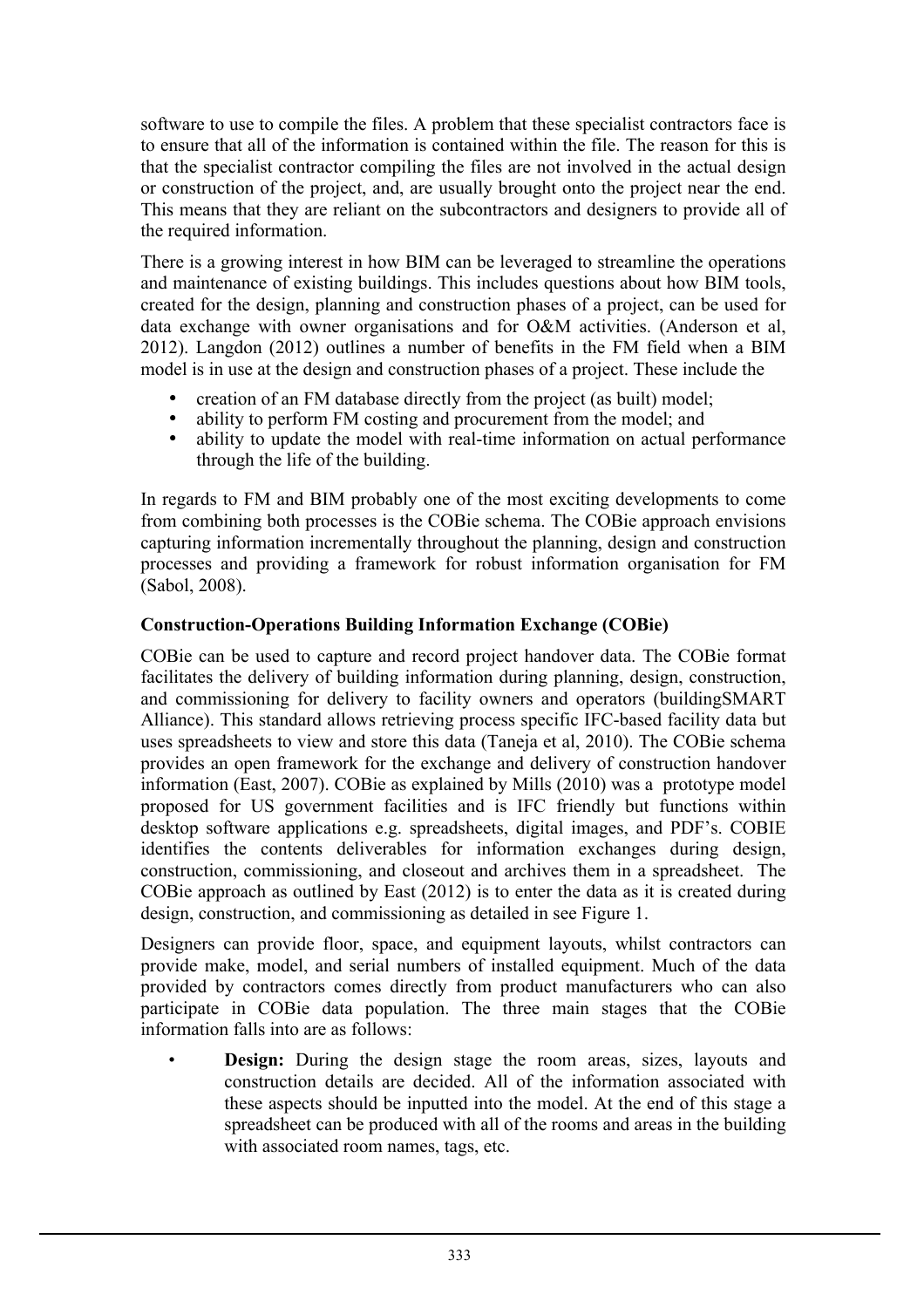- **Construction:** The designed model is taken by the construction team where makes, models, serial numbers, contact details and O&M information is linked into the COBie spreadsheets. They simply have to link the information to the equipment which has already been selected by the designers. By linking all of the manufacturers' technical data, O&M / User guides on equipment, the contactor is basically compiling their operation and maintenance manual as they go, rather than the process just being rushed at the end of the project.
- **Commissioning:** The commissioning stage is when all the as-installed or as-built information is entered. Commissioning and testing records are inserted into the spreadsheets. The final as-built drawings are also produced and attached to the spreadsheet.



Figure 1 – COBie Layout

However, if BIM and COBie are adopted, we need to not only streamline the flow of information between programmes, we need to address the interface for facility services crews, so they too can leverage these new datasets. Time spent training with new technologies and grappling with complicated interfaces means less time on the physical systems that need their attention. (Anderson et al. 2012). The authors add that as more digital information is amassed; including information from COBie and BIMs, organisational cultures and practices need to be developed around these new datasets.

# **Case Study Software: InControl DFM Software**

Moore DFM has been compiling documentation since its formation in 2004. It has developed its own software for compiling digital building files. A problem that the company faces is to ensure that all of the information is contained within the file. The reason for this is that the specialist contractor compiling the files are not involved in the actual design or construction of the project, and are reliant on the subcontractors and designers to provide all of the required information.

InControl DFM has been developed by InControl Ltd trading as Computech Ltd. It is a FM software application that can be used for various types of project handover documentation. It can be used for mechanical and electrical services O&Ms, building files and safety files. DFM is an interactive file that is used as an interface for all of the documentation on a project. It has been used as the digital building file for some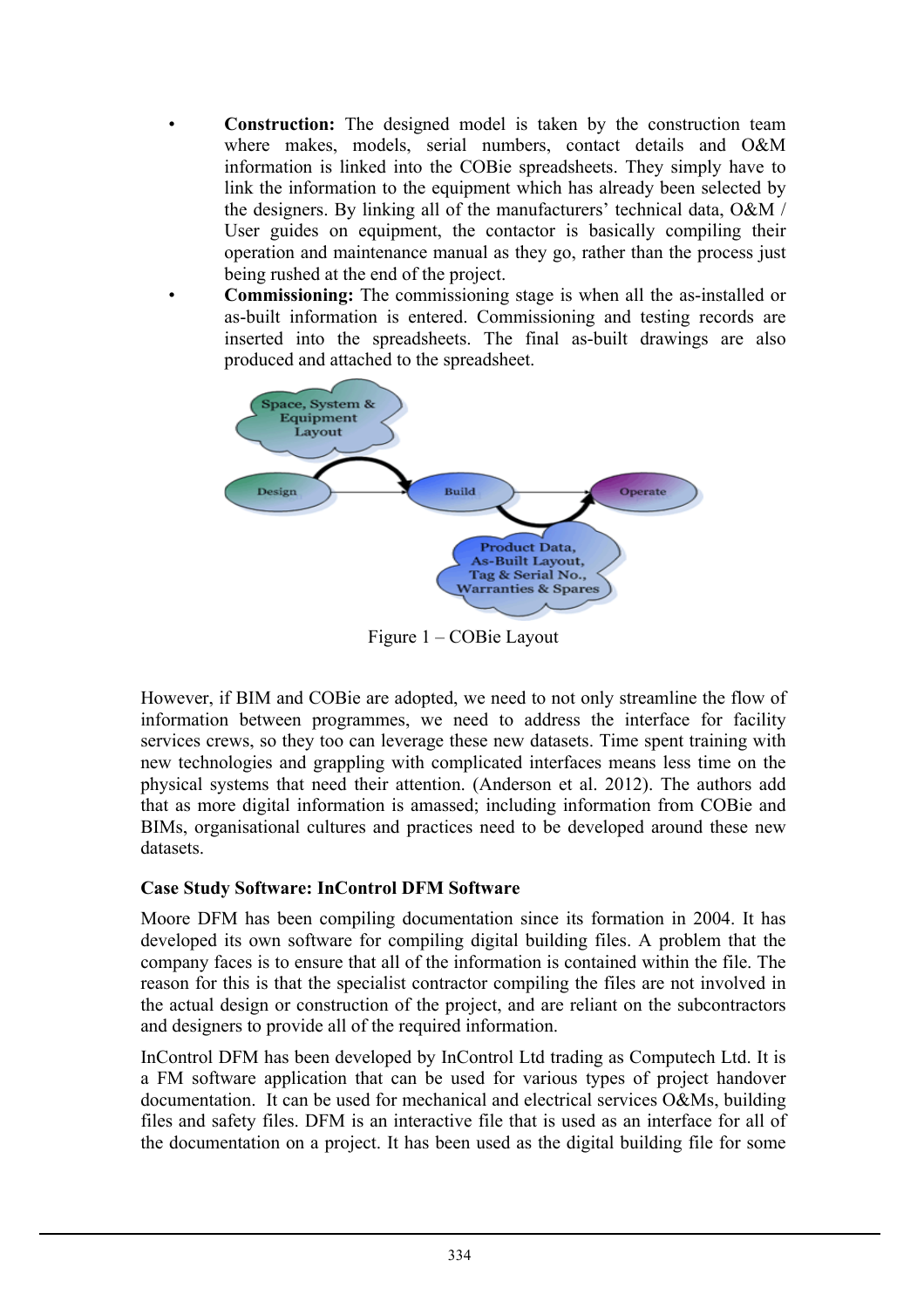of the biggest projects in Ireland. The following are some of the projects on which it has been used:

- Convention Centre, Dublin
- Grand Canal Theatre and Office Development
- Spencer Dock Block C, R, STUV
- The Point Village Development
- St Vincent's New Private Hospital
- Blackrock Clinic



Figure 2 - Layout of DFM Software

Figure 2 above shows the O&M section of the DFM software. On the left-hand side (marked 1 above) is the system tree. This is where all of the project systems are set up. Information is linked here during construction of the file. In the middle of the figure (marked 2) are all of the tabs over which the information is spilt. During the construction of the file the information will be broken down into these tabs. On the right hand side of the figure (marked 3) are all of the base tables. This is where all the information is based. By clicking on the drawings link, the drawings for the entire project will appear. This is different to the system tree where clicking on a system will show only the documentation linked to that system.

| $\Box$ Teg          |                                      |                          | <b>INTI Asset</b>        |
|---------------------|--------------------------------------|--------------------------|--------------------------|
| System:             | Electrical Services (135)            | $\sim$                   |                          |
| SOURCE              |                                      | $\overline{\phantom{0}}$ |                          |
| Supplier            |                                      | $\overline{\phantom{0}}$ | <b>IN conve</b>          |
| Manufacturer        |                                      |                          |                          |
| Aspet Tag           | DFM-E-000001<br>Category:            |                          |                          |
| Schedule.           | Quantity<br>$\overline{\phantom{a}}$ |                          | $\circ$                  |
|                     | Type                                 |                          |                          |
| <b>Ebern</b>        |                                      |                          |                          |
| L ocation           |                                      |                          | $\overline{\phantom{a}}$ |
| Model               |                                      |                          |                          |
| Serial No           |                                      |                          |                          |
| Sub Folder          |                                      |                          |                          |
| <b>Data Sheet</b>   |                                      |                          | <b>ROW</b>               |
| Picture             |                                      |                          | <b>Report</b>            |
| Serving             |                                      |                          | $\overline{\phantom{a}}$ |
| Warranty:           |                                      |                          | -                        |
| Maintenance:        |                                      |                          |                          |
| Room ID:            | Level                                |                          |                          |
| Room Name:          |                                      |                          |                          |
| <b>Description:</b> |                                      |                          |                          |
| <b>Pilothero</b>    |                                      |                          |                          |
| Save & Close        | Save & Add                           | Close                    |                          |

Figure 3 - DFM Asset Tab move text to make larger in size for clarity

The asset register is one of the main functions of the DFM software. Each asset is inserted into the system with information attached. This is to ensure that the end user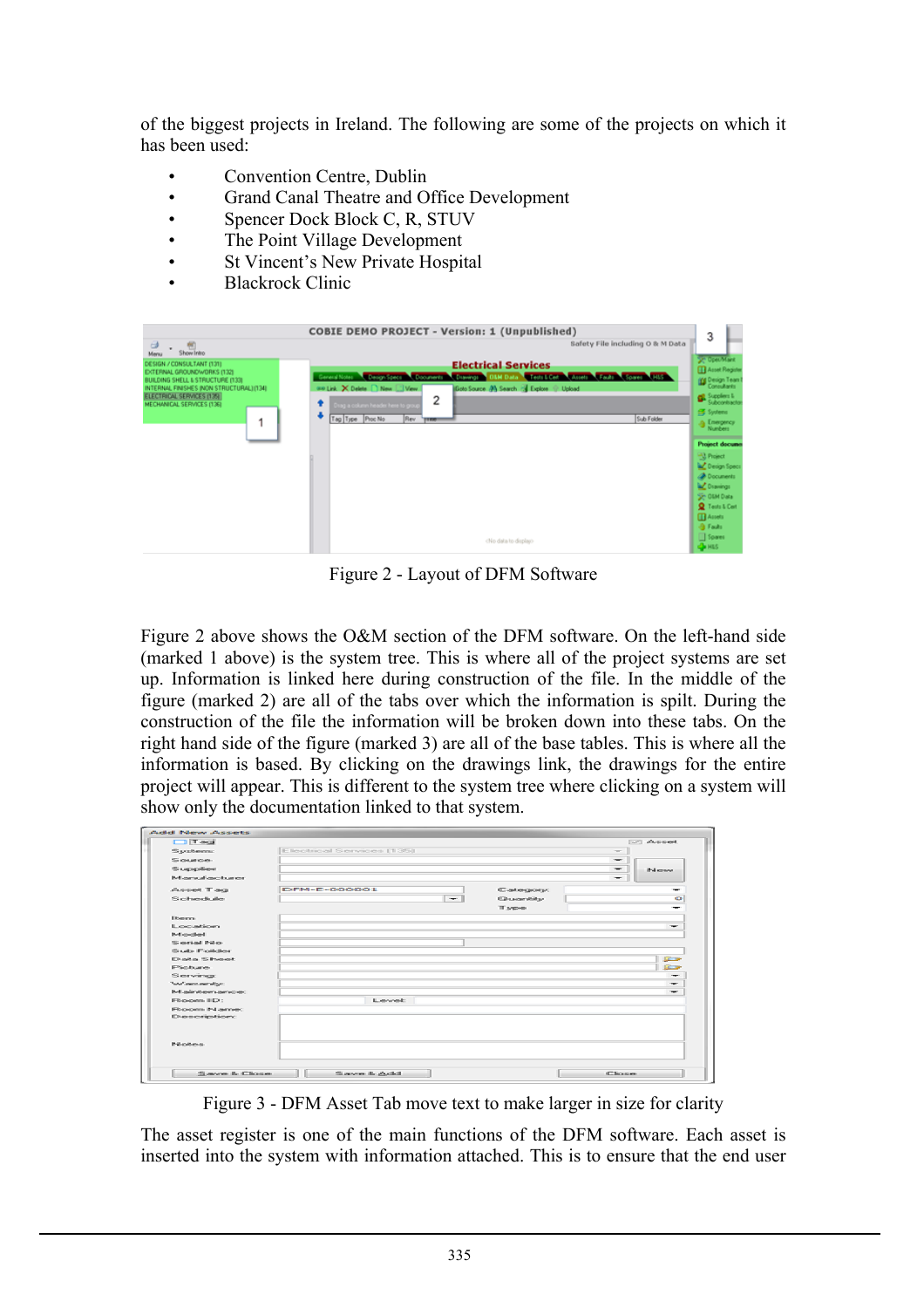has as much information as possible to ensure the smooth running of the building. The figure below shows all of the fields of information available to be associated with an asset. Once all of the information has been inserted across each of the tabs, it is possible to create reports listing all assets, drawings, certificates, spares, etc. The authors have developed this FM software package which speeds up significantly the transfer of hundreds of documents between the COBie spreadsheet and the software.

## **Increasing the Functionality of Existing Facilities Management Software**

The authors will demonstrate in in the next section the potential ability to customize existing FM packages to ensure that only the most relevant information is exported from the COBie spread sheet. This gives the user a front end view of all of the information that has been captured over the construction period and ultimately means that from day one the facilities managers have all of the information available at their fingertips in a friendly and visualized database.

## *Existing Method of exporting COBie information*

At present it is not possible to simply press a button within the BIM orientated program and get a COBie spreadsheet. At present toolkits exist that make it possible to input COBie fields against the elements as the model is built. The information will be imported into the spreadsheet to create schedules. These schedules can be exported to a simple text document. These text files must then be copied manually into the relevant worksheets in the COBie spreadsheet. This is not ideal as it takes time to export all of the information from the software to the text files and then into the spreadsheet. Even though this process might be laborious, it is a much faster process than manually typing all of the information into the COBie spreadsheet. The information is displayed in multiple tabs in the spreadsheet. The figure below shows the layout of one section of a completed COBie spreadsheet.

|                                                                                                                                                                 | Eimail<br>$\mathbf{v}$          | Created<br>$\mathbf{v}$       | $\overline{\mathbf{v}}$<br>ō | $\overline{\mathbf{v}}$                                                                                                                                            | E<br>S<br>$\bar{\mathbf{v}}$ | Phone<br>$\overline{\mathbf{v}}$ | Extern<br>$\overline{\mathbf{v}}$ | Externa<br>Ÿ | Externa<br>$\overline{\mathbf{v}}$ | Departm<br>$\overline{\mathbf{v}}$ | Organiz<br>v     | z<br>é      |
|-----------------------------------------------------------------------------------------------------------------------------------------------------------------|---------------------------------|-------------------------------|------------------------------|--------------------------------------------------------------------------------------------------------------------------------------------------------------------|------------------------------|----------------------------------|-----------------------------------|--------------|------------------------------------|------------------------------------|------------------|-------------|
|                                                                                                                                                                 |                                 |                               |                              | johnston@brydenw jjohnston@bryde  2012-01-19T12:27:24 C66 : Production information <mark> Bryden Wood Lim</mark> 020 7253 4772 Autodesk IfcPerson jjohnston design |                              |                                  |                                   |              |                                    |                                    | <b>BW</b>        | Jaimie      |
|                                                                                                                                                                 | nn@aec3.com                     |                               |                              | jjohnston@bryde 2012-01-20T09:46:33 C12 : Quality management                                                                                                       | AEC <sub>3</sub>             | 01494 714933                     |                                   |              |                                    | qa                                 | AEC <sub>3</sub> | <b>Nick</b> |
|                                                                                                                                                                 | sales@wallgate.co.u nn@aec3.com |                               |                              | 2012-02-15T16:03:03 C3891 : Manufacturers                                                                                                                          | <b>Wallgate Ltd</b>          | 01722 744 594                    |                                   |              |                                    | sales                              | Wallgate sales   |             |
|                                                                                                                                                                 | nn@buildingSMART.inn@aec3.com   |                               |                              | 2012-02-15T16:03:03 C12: Quality management                                                                                                                        | buildingSMART U 01494 714933 |                                  |                                   |              |                                    | product template bsUKI             |                  | <b>Nick</b> |
|                                                                                                                                                                 |                                 | James.Brayshaw@orinn@aec3.com |                              | 2012-02-15T16:03:03 C12 : Quality management                                                                                                                       | <b>OS</b>                    | 0 23 8005 6002                   |                                   |              |                                    | sales and marketiOS                |                  | James       |
|                                                                                                                                                                 |                                 |                               |                              |                                                                                                                                                                    |                              |                                  |                                   |              |                                    |                                    |                  |             |
|                                                                                                                                                                 |                                 |                               |                              |                                                                                                                                                                    |                              |                                  |                                   |              |                                    |                                    |                  |             |
|                                                                                                                                                                 |                                 |                               |                              |                                                                                                                                                                    |                              |                                  |                                   |              |                                    |                                    |                  |             |
|                                                                                                                                                                 |                                 |                               |                              |                                                                                                                                                                    |                              |                                  |                                   |              |                                    |                                    |                  |             |
|                                                                                                                                                                 |                                 |                               |                              |                                                                                                                                                                    |                              |                                  |                                   |              |                                    |                                    |                  |             |
|                                                                                                                                                                 |                                 |                               |                              |                                                                                                                                                                    |                              |                                  |                                   |              |                                    |                                    |                  |             |
|                                                                                                                                                                 |                                 |                               |                              |                                                                                                                                                                    |                              |                                  |                                   |              |                                    |                                    |                  |             |
|                                                                                                                                                                 |                                 |                               |                              |                                                                                                                                                                    |                              |                                  |                                   |              |                                    |                                    |                  |             |
|                                                                                                                                                                 |                                 |                               |                              |                                                                                                                                                                    |                              |                                  |                                   |              |                                    |                                    |                  |             |
|                                                                                                                                                                 |                                 |                               |                              |                                                                                                                                                                    |                              |                                  |                                   |              |                                    |                                    |                  |             |
|                                                                                                                                                                 |                                 |                               |                              |                                                                                                                                                                    |                              |                                  |                                   |              |                                    |                                    |                  |             |
|                                                                                                                                                                 |                                 |                               |                              |                                                                                                                                                                    |                              |                                  |                                   |              |                                    |                                    |                  |             |
| Instruction<br>Contact Facility Floor Space Zone Type<br>$+$ H<br>Assembly<br>Connection<br>Spare    <br>Component /<br>System<br>$\overline{\phantom{0}}$<br>ш |                                 |                               |                              |                                                                                                                                                                    |                              |                                  |                                   |              |                                    |                                    |                  |             |
| ady:                                                                                                                                                            |                                 |                               |                              |                                                                                                                                                                    |                              |                                  |                                   |              |                                    |                                    |                  | 田回凹         |

Figure 4 - Contact Tab in COBie Spreadsheet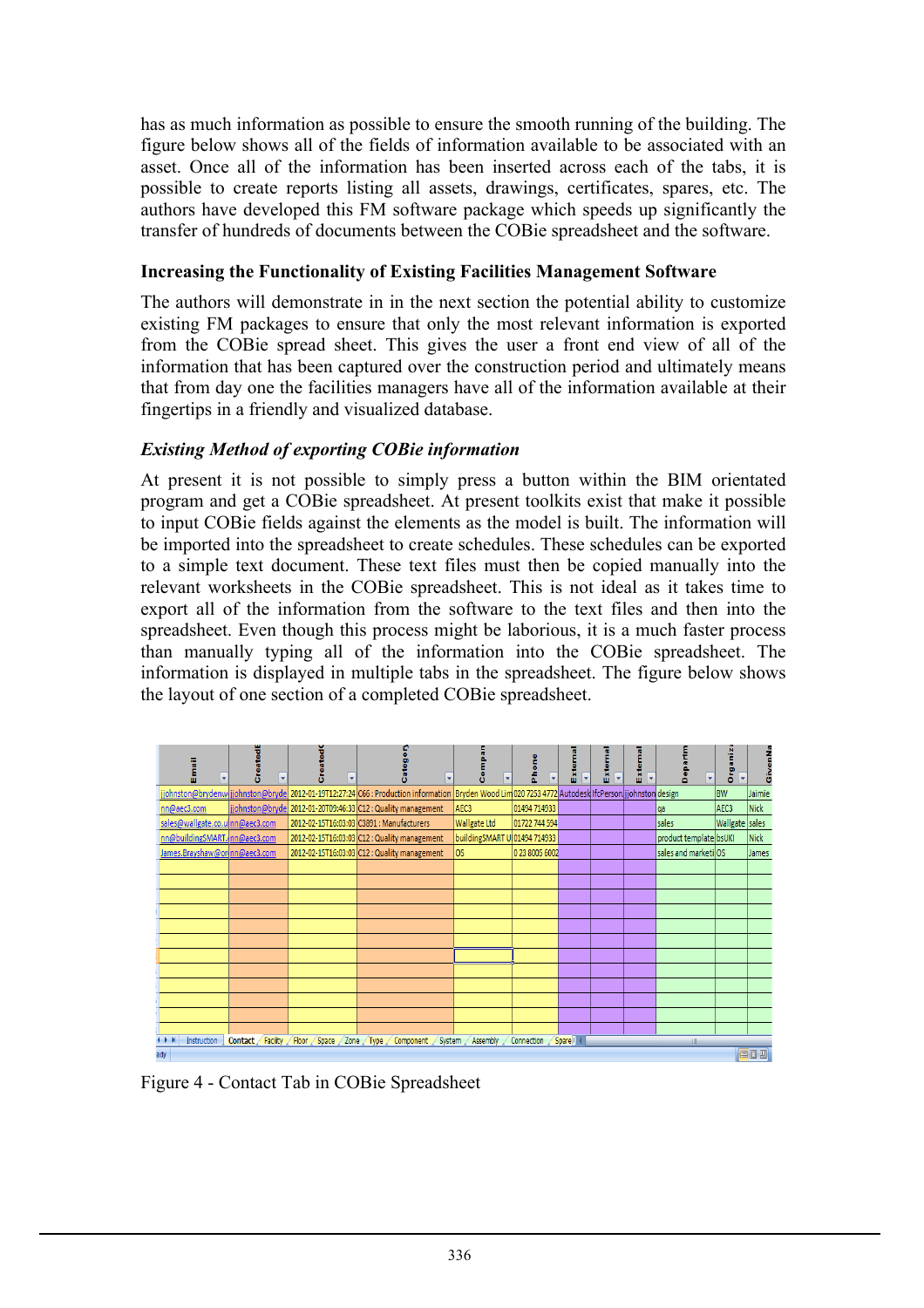# *COBie vs. InControl DFM.*

The commercial software that has been used to create digital building files is called InControl DFM. The authors have examined all of the fields that are manually compiled and compared them to the information available in the COBie spreadsheet. A list of common fields was compiled and a map of data transfer was drawn out. This showed what information would flow between the COBie data and the FM software. Considering there was a lot more information in COBie compared to InControl DFM, not all of the data contained in COBie is directly relevant to the facilities side. Fields that are commonly used in FM software are shown in Table 2.

|                       | <b>DFM-Asset Register Fields</b><br>Asset Model<br>System<br><b>Warranty Period</b><br>Source<br>Maintenance Period<br>Supplier<br>Room ID |  |  |  |  |  |
|-----------------------|--------------------------------------------------------------------------------------------------------------------------------------------|--|--|--|--|--|
|                       |                                                                                                                                            |  |  |  |  |  |
|                       |                                                                                                                                            |  |  |  |  |  |
|                       |                                                                                                                                            |  |  |  |  |  |
| Manufacturer          |                                                                                                                                            |  |  |  |  |  |
| Asset Tag             | Level/Floor                                                                                                                                |  |  |  |  |  |
| Category              | Room Name                                                                                                                                  |  |  |  |  |  |
| Quantity              | Description                                                                                                                                |  |  |  |  |  |
| Type                  | <b>Serial Number</b>                                                                                                                       |  |  |  |  |  |
| <b>Asset Name</b>     | Link to Data Sheet / Information                                                                                                           |  |  |  |  |  |
| <b>Asset Location</b> | Area Serving                                                                                                                               |  |  |  |  |  |

Table 2 - DFM Asset Fields

After reviewing COBie, it was evident that all of the information that would normally go into a digital building file is contained within the spreadsheet. By importing this information into the InControl DFM it would create a full asset register of all the main plant items on the project. All of the operation, maintenance and technical data on the assets are stored in the Documents Tab in the COBie spreadsheet.

# *Importing COBie information into DFM Software*

At first it was expected that it would be very easy to link information from the COBie spreadsheet into the DFM software. The problem in transferring the information across from one to the other is the "language used". When looking across all the tabs in the COBie spreadsheet, the same "Name" or "Ref" is not always used. A variant of the original name is often used. While it is clear to the human eye that the information is linked, a computer is unable to recognise this. The software has parameters, filters and searches developed into its code to link information together. In order for the software to work it requires a field in all tabs to link the information together. An element code or reference for each main piece of plant, asset or equipment is required. This should not be site or project specific but common for every site and every project. In simple terms it should be a universal element numbering system.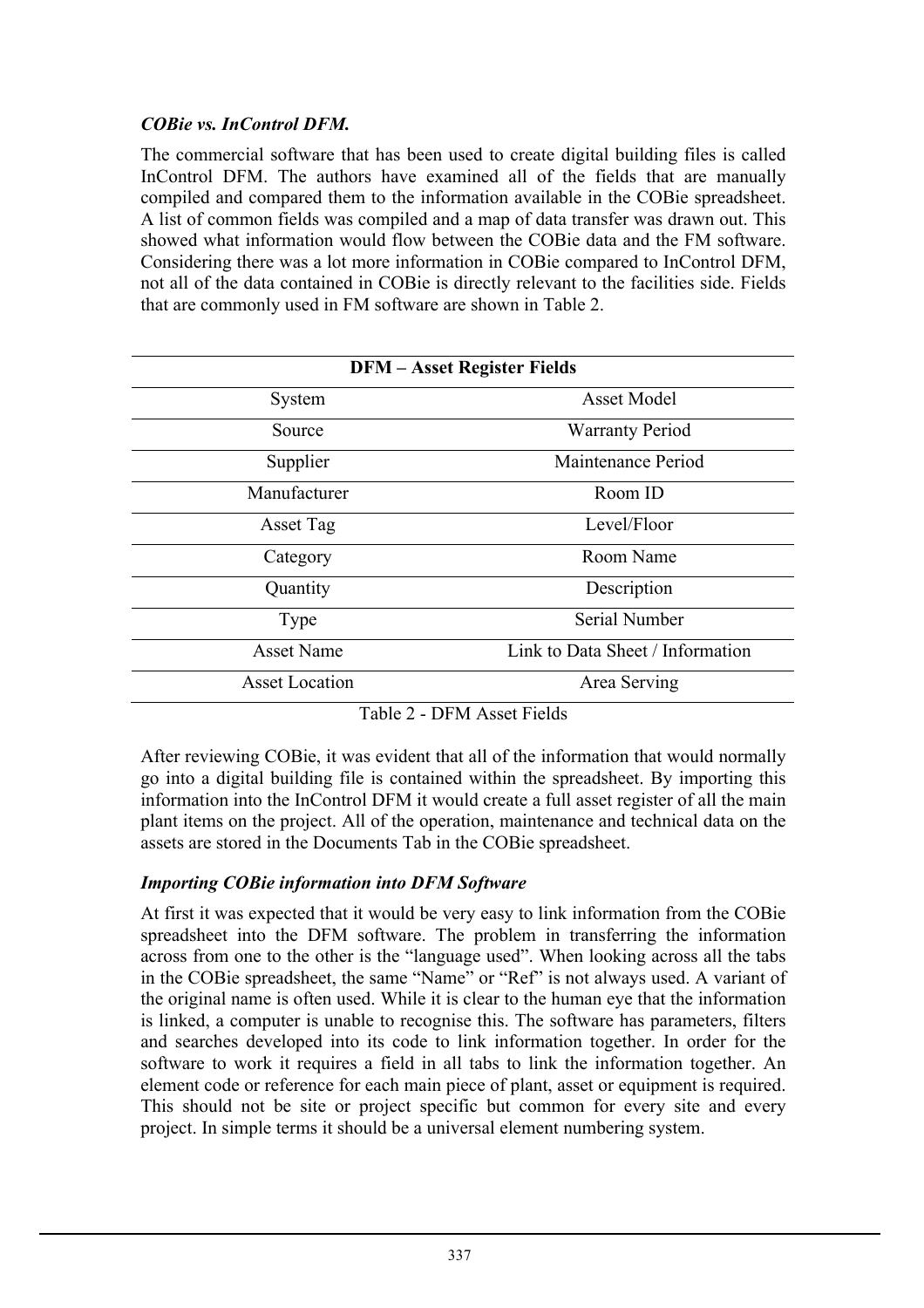As with most FM software, InControl DFM is based around an assets section. The assets section contains a lot of information about the element. If there are ten thousand files in FM software and only one thousand assets, the majority of those files will be associated directly with the asset. For instance, if you take a pump as an asset, it will have a lot of technical information associated with it and will not have just one document. You will have pump curves, operation data, maintenance data, spare parts lists, safety data, wiring diagrams, testing and commissioning data, etc. That means that one asset can have numerous files. Therefore, we will need to be able to link numerous documents to a single asset.

The actual process that the software follows to import the information from the COBie spread sheet to the DFM software is very straight forward.

- 1. The link software extracts each worksheet from the COBie excel file and creates a single CSV file for each.
- 2. Then, using map files and the individual CSV files, it imports the information from COBie into the DFM database.
- 3. Using SQL commands, it creates a link table between the systems and database.

The software uses map files to extract the information from the COBie spreadsheet. The authors have created tables in Microsoft Word mapping out how the information should be interchanged between the spreadsheet and the DFM software. Within the DFM software there are nine different categories that information can be linked into. This resulted in the creation of nine map files for importing the information from COBie. All the documents and elements listed in the COBie spreadsheet were imported into the DFM system. The three assets were imported with all their fields of information filled in automatically. The process is not just developed for use with the DFM software but can be taken and used to import COBie information into any FM software. The figure below shows all the fields that were automatically populated using the import software.

| Tag                    |                          |                                                   |                                           |           |          | I√ Asset |  |  |  |
|------------------------|--------------------------|---------------------------------------------------|-------------------------------------------|-----------|----------|----------|--|--|--|
|                        |                          |                                                   |                                           |           |          |          |  |  |  |
| System:                |                          |                                                   | Mirrors and Noticeboards (45-35-55) (140) |           |          |          |  |  |  |
| Source                 | nn@aec3.com              |                                                   |                                           |           |          |          |  |  |  |
| Supplier               | <b>Wallagte Ltd</b>      |                                                   |                                           |           |          | New      |  |  |  |
| Manufacturer           | <b>Wallagte Ltd</b>      |                                                   |                                           |           |          |          |  |  |  |
| Asset Tag              | DEM-E-000001             |                                                   |                                           | Category: | 45-35-   |          |  |  |  |
| Schedule               | $\overline{\phantom{0}}$ |                                                   |                                           | Quantity  | ı        |          |  |  |  |
|                        |                          |                                                   |                                           | Type      | Moveable |          |  |  |  |
| Item.                  | Mirror                   |                                                   |                                           |           |          |          |  |  |  |
| Location.              | Level 0                  |                                                   |                                           |           |          | ÷        |  |  |  |
| Model                  | m/a                      |                                                   |                                           |           |          |          |  |  |  |
| Serial No.             | m/n                      |                                                   |                                           |           |          |          |  |  |  |
| Sub Folder             |                          | Mirrors and Noticeboards (45-35-55) (140)\        |                                           |           |          |          |  |  |  |
| Data Sheet             |                          | $\sim$<br>acrylic mirror technical data sheet.pdf |                                           |           |          |          |  |  |  |
| Picture                |                          |                                                   |                                           |           |          | œ        |  |  |  |
| Serving:               | n/a                      |                                                   |                                           |           |          |          |  |  |  |
| Warranty:              |                          | $\frac{1}{1}$<br>12 Months                        |                                           |           |          |          |  |  |  |
| Maintenance:           | Yearly                   |                                                   |                                           |           |          | -        |  |  |  |
| Boom ID:               | 0.014                    | Level: 0                                          |                                           |           |          |          |  |  |  |
| Boom Name:             | Cell 1                   |                                                   |                                           |           |          |          |  |  |  |
| Description:<br>Notes: | Mirror                   |                                                   |                                           |           |          |          |  |  |  |
| Save & Close           |                          | Save & Add                                        |                                           |           | Close    |          |  |  |  |

Figure 5 – Populated DFM Asset Table move text to make larger in size for clarity

#### **Conclusions**

With the slowdown of the world economy, all companies are trying to get ahead of their competitor. This means that most companies are trying to find niches in the